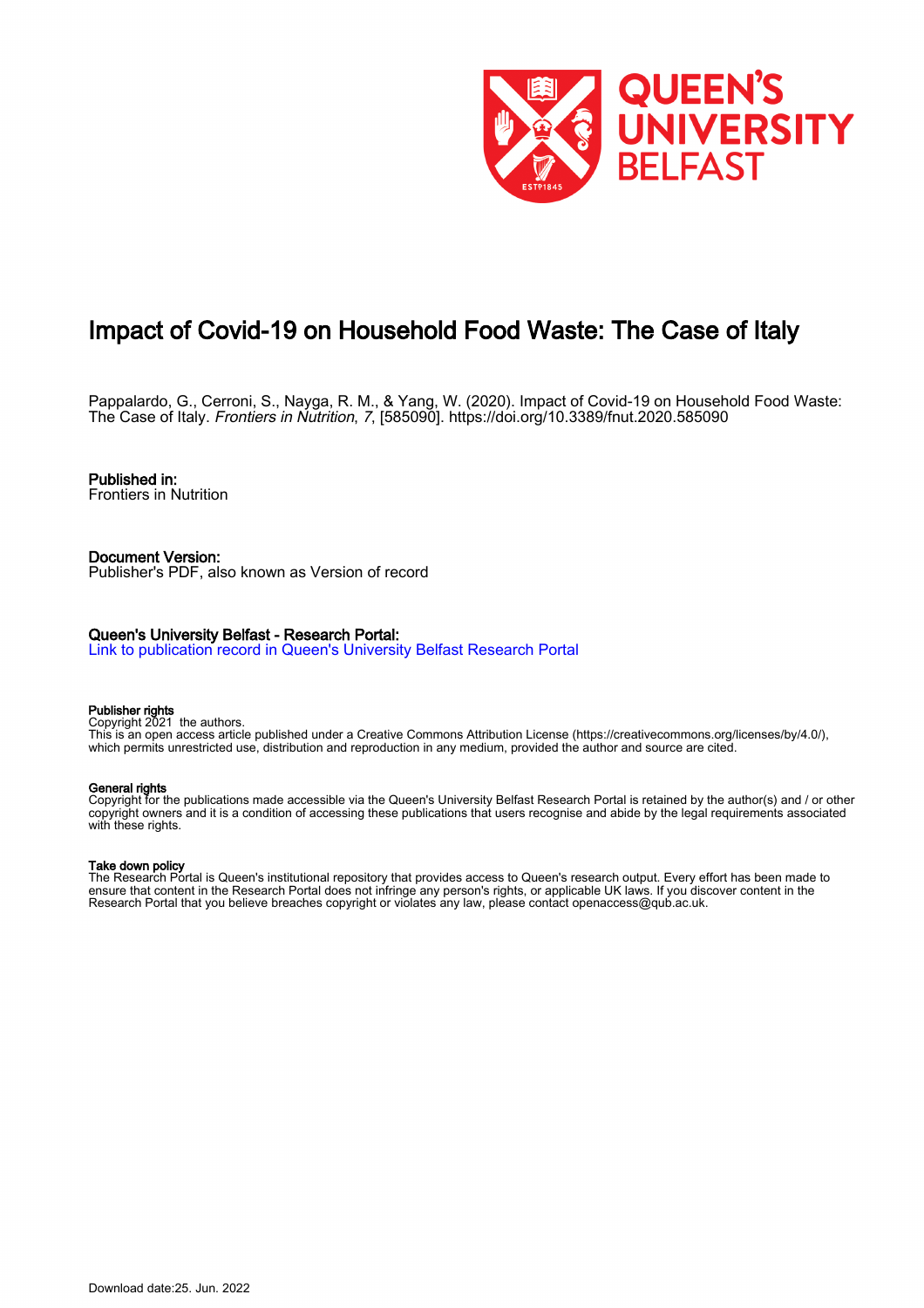



# [Impact of Covid-19 on Household](https://www.frontiersin.org/articles/10.3389/fnut.2020.585090/full) Food Waste: The Case of Italy

Gioacchino Pappalardo 1\*, Simone Cerroni<sup>2,3</sup>, Rodolfo M. Nayga Jr.<sup>4</sup> and Wei Yang<sup>4</sup>

*<sup>1</sup> Department of Agriculture, Food and Environment (Di3A), University of Catania, Catania, Italy, <sup>2</sup> Department of Economics* and Management & C3A, University of Trento, Trento, Italy, <sup>3</sup> Institute of Global Food Security and Gibson Institute, Queen's *University Belfast, Belfast, United Kingdom, <sup>4</sup> Department of Agricultural Economics and Agribusiness, University of Arkansas, Fayetteville, AR, United States*

Covid-19 has significantly affected people's food purchasing and consumption habits. Fears of disruptions in the food supply chain have caused an increase in the quantity and type of food bought by households. However, increases in food purchases could give rise to food waste with negative ramifications for the environment in terms of greenhouse emissions and groundwater pollution. To assess whether household food waste has changed during Covid-19 lockdown, we conducted a nationwide survey of household food purchasers in Italy. Although the amount of food purchases increased during the lockdown, our results show that food waste actually decreased as people mainly bought more non-perishable food. Interestingly, concerns about the impact that the pandemic could have on the waste management system and the desire not to add pressure to the waste management system are key drivers of decreased food waste in Italy during the pandemic. Our findings seem to suggest that Italian consumers are developing a new level of awareness about food waste with potential positive impacts on the environment in terms of reducing greenhouse gas emissions and groundwater pollution.

#### Keywords: COVID-19, households, food purchasing, food waste, environmental impact

### INTRODUCTION

Covid-19 has transformed people's daily lives amid significant shifts in people's behavior related to social distancing and stockpiling of essentials like food [\(1,](#page-9-0) [2\)](#page-9-1). These behavioral changes may be fear-driven and due to widespread anxiety and considerable feeling of insecurity as conventional assumptions about the security of jobs, expected incomes, and the value of savings have been challenged [\(3,](#page-9-2) [4\)](#page-9-3). The experience of negative shocks may also make people more risk-averse [\(5,](#page-9-4) [6\)](#page-9-5).

In this framework, Covid-19 has significantly affected people's food purchasing and consumption habits. During the lockdowns in many countries around the world, restaurants and bars were shut down due to stay-at-home directives. Consequently, food sales from restaurants practically dried up during the stay-at-home orders, while food sales from grocery stores and online retailers significantly increased [\(7\)](#page-9-6). Some food items in grocery stores have become scarce due to interruptions in food supply chains [\(8\)](#page-9-7). The constraints imposed by the lockdown and the fear of disruptions in the food supply chain have caused a change in purchasing behavior such as an increase in food stocks at home or the quantity and type of food bought [\(9\)](#page-9-8).

### **OPEN ACCESS**

#### Edited by:

*Faical Akaichi, Scotland's Rural College, United Kingdom*

#### Reviewed by:

*Aida Turrini, Council for Agricultural Research and Economics, Italy Tiziana De Magistris, Aragon Agrifood Research and Technology Center (CITA), Spain*

### \*Correspondence:

*Gioacchino Pappalardo [gioacchino.pappalardo@unict.it](mailto:gioacchino.pappalardo@unict.it)*

#### Specialty section:

*This article was submitted to Nutrition and Sustainable Diets, a section of the journal Frontiers in Nutrition*

Received: *19 July 2020* Accepted: *10 November 2020* Published: *02 December 2020*

#### Citation:

*Pappalardo G, Cerroni S, Nayga RM Jr. and Yang W (2020) Impact of Covid-19 on Household Food Waste: The Case of Italy. Front. Nutr. 7:585090. doi: [10.3389/fnut.2020.585090](https://doi.org/10.3389/fnut.2020.585090)*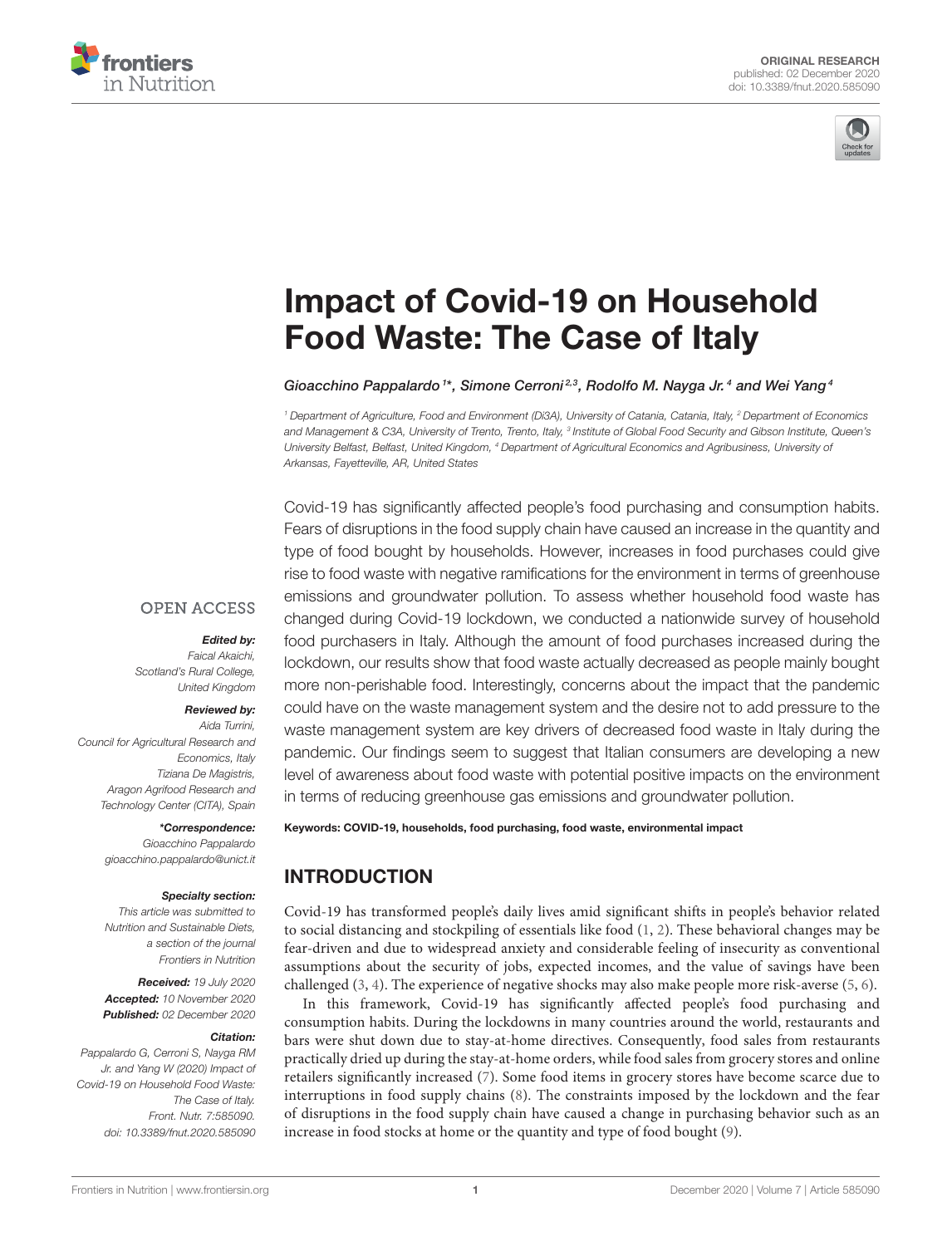The response to the Covid-19 pandemic, from panic buying at grocery stores to restaurant closures, could affect household food waste at a time when food insecurity is on the rise. Hence, it is important to assess whether changes in food purchasing and consumption habits due to Covid-19 have had a significant impact on household food waste. Food waste is a very important environmental and economic issue given that around 88 million tons of food are wasted annually in the European Union (EU), with associated costs estimated at 143 billion euros. Food waste refers to food that goes through the food supply chain up to becoming a final product, but does not get consumed because it is discarded [\(10\)](#page-9-9). Importantly, households contribute the most to food waste (47 million tons), accounting for 53.4% of total food waste in the EU [\(11\)](#page-9-10).

Food waste is an important environmental issue since food production is a major contributor of greenhouse gas emissions. When food is disposed in landfills to rot, it also becomes a significant source of methane which is a potent greenhouse gas with direct consequences for global warming [\(12\)](#page-9-11). At the same time, food waste in landfills releases toxic substances in the soil with negative consequences for groundwater [\(13\)](#page-9-12). Since households are the most prominent contributors for food waste and given that Covid-19 has had significant impact on hunger and food insecurity, it is important to know whether households have increased or decreased food waste during the pandemic.

Past studies showed that food waste is a function of consumer demographic characteristics, and that decisions to discard food vary with contextual factors [\(14,](#page-9-13) [15\)](#page-9-14). Hence, food waste behavior can be better understood by focusing on the practices, routines and habits of consumers given the hidden nature of the food waste issue [\(16\)](#page-9-15). Moreover, food waste poses important ethical issues since more than 820 million people in the world have insufficient food and many more consume low-quality diets that cause micronutrient deficiencies and health problems [\(17\)](#page-9-16). The reduction of food waste has been the subject of research, and a number of recommendations have been provided related to giving respect for food and cooking skills or by encouraging a mindset of flexibility in light of unforeseen events [\(18\)](#page-9-17).

Early studies on Covid-19 impact on household food waste discuss that the amount of food waste may actually decrease if consumers are becoming more careful about not wasting food due to fear of food supply disruptions or difficulties in shopping [\(8,](#page-9-7) [19\)](#page-9-18). Hence, even if panic stockpiling happens during Covid-19 pandemic encouraging many families to stockpile food [\(20\)](#page-9-19), it is possible for household food waste to decrease if people try to use or consume everything they have bought. During emergencies or crises, people may also acquire a stronger preference for the environment [\(21\)](#page-9-20) and therefore the experience of Covid-19 lockdown may have made people more mindful of environmental issues such as food waste. On the other hand, people may have reacted to the virus by exhibiting more individualistic behavior and less globalism leading to a resurgence of isolationism and nationalism, especially as people learn to distance themselves from social interactions [\(22\)](#page-9-21). This will result in weaker preferences for environmental public goods with negative impacts in terms of environmental protection and reduction of greenhouse gas emissions.

The current scientific literature does not provide sufficient evidence on how households would react to emergency crises, such as pandemics, in terms of the amount of food waste produced. To meaningfully address this critical issue which has important environmental and economic consequences, we conducted a nationwide survey of household food purchasers in Italy to examine whether household food waste has changed during Covid-19 and to identify the factors that affect household food waste<sup>[1](#page-2-0)</sup>. No other study has directly examined this issue in the EU. We conducted our survey in Italy in the month of April 2020 when strict lockdown measures were imposed by the government on the entire Italian population to counter the spread of Covid-19 infection and when all non-essential economic activities including restaurants and take-out food outlets were closed. Italy is an interesting case to study in the EU given that it was one of the countries most affected by Covid-19. In Italy, an estimated 5.5 million tons of food waste are generated each year with associated costs estimated at 15 billion euros [\(11\)](#page-9-10). Close to 80 percent of the food waste are generated by households, with significant socio-economic and environmental effects especially in terms of global greenhouse gas emissions [\(23\)](#page-9-22).

### MATERIALS AND METHODS

### Questionnaire Development and Survey Procedures

A questionnaire was administered in Italy using the online platform Qualtrics. The sample was recruited by Dynata, a US market research company, using their Italian panel of consumers. A stratified sampling procedure was implemented which generated a representative sample of the Italian population<sup>[2](#page-2-1)</sup>. Consumers were randomly contacted by Dynata and asked few screening questions regarding whether they are the household main food purchaser, their age, gender, and geographical area of residence. Consumers who consented to take part in the survey were allowed to participate until age, gender and geographical area of residence quotas were filled. These quotas were identified to make our sample representative of the Italian population. Respondent consent to participate in the survey was elicited through a consent form that was submitted online along with the questionnaire. Only respondents over 18 years old and who have confirmed to be the main household food purchaser were allowed to participate. Our final sample consists of 1,188 consumers. The questionnaire was administered during the lockdown in Italy, more specifically in the period from 20th−25th April 2020. The

<span id="page-2-0"></span> $^{\rm 1}$  The management of food waste in Italy began in 1972 with Presidential Decree of 26 October 1972, n. 633 - Establishment and implementation of a value added tax and has moved progressively up the Connected to the Environmental Stability Law of 2014 ("Provisions on environmental measures to promote a green economy and to contain the excessive use of natural resources") and to the national strategy to prevent and reduce food waste. This current legislation in Italy includes separate food waste bins, frequency of collection and payment methods for waste collection by households. Moreover, the development of voluntary agreements at local level (e.g., provinces or municipalities) to involve stakeholders along the food supply chain was an additional step to reduce and prevent food waste in Italy.

<span id="page-2-1"></span><sup>&</sup>lt;sup>2</sup>The sample was generally stratified using gender, age, income, education.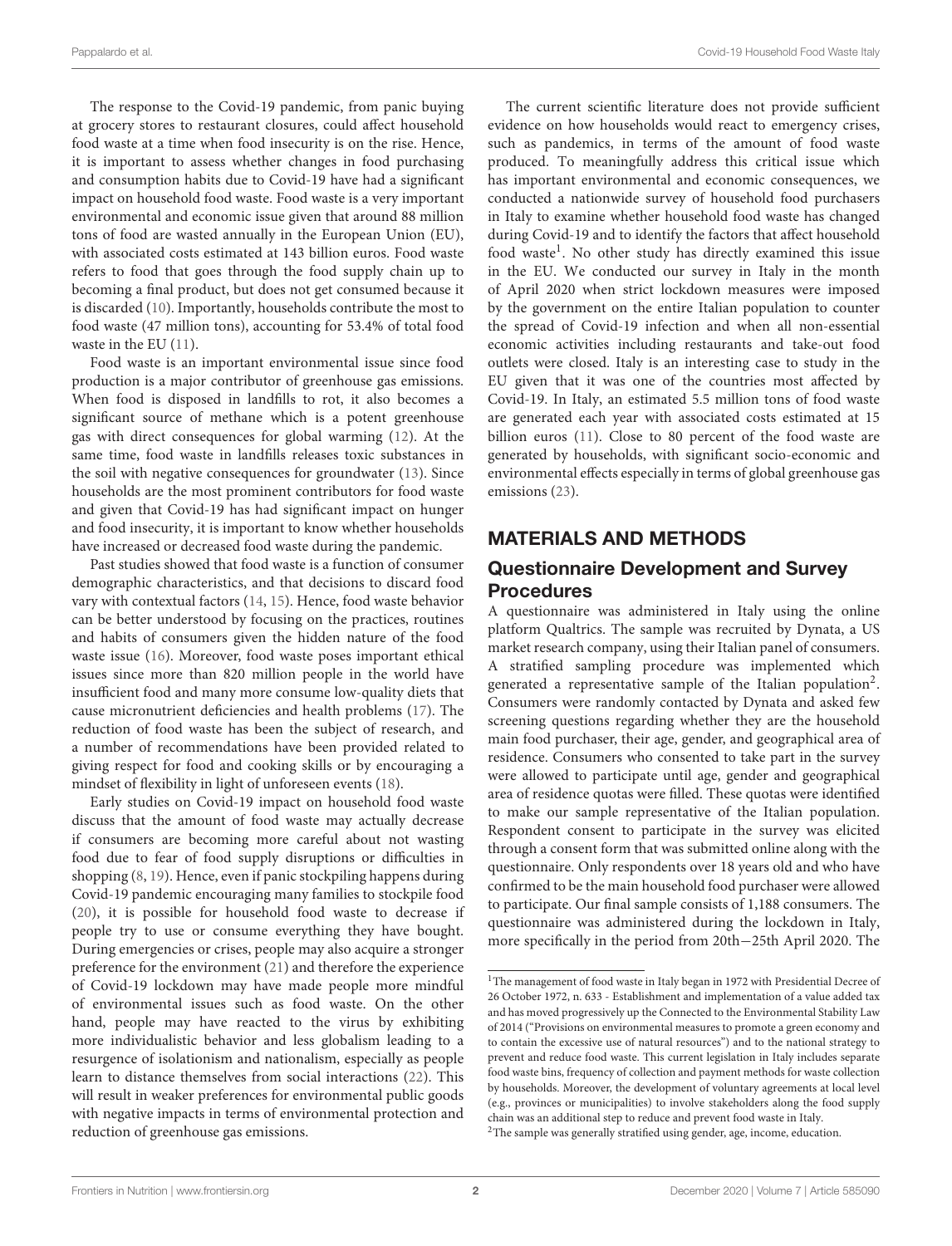<span id="page-3-1"></span>TABLE 1 | Summary statistics of the scores attributed by the interviewed sample units on a 5 points Likert scale.

| Dependent variable                             | <b>Description</b>                                                                                                                                                      | Obs   | Mean   | Std. dev. | Min    | Max    |
|------------------------------------------------|-------------------------------------------------------------------------------------------------------------------------------------------------------------------------|-------|--------|-----------|--------|--------|
| <b>WASTE</b>                                   | Response on a scale from 1 (decreased<br>substantially) to 5 (increased substantially): the<br>amount of your food waste increased,<br>decreased or remained unchanged? | 1.188 | 2.237  | 0.999     | 1.000  | 5.000  |
| Independent variable                           | <b>Description</b>                                                                                                                                                      | Obs   | Mean   | Std. dev. | Min    | Max    |
| AM_DEC                                         | $=$ 1 if the amount of food purchased during the<br>lockdown has mildly or substantially<br>decreased, =0 otherwise                                                     | 1,188 | 0.138  | 0.345     | 0.000  | 1.000  |
| AM UNCHANGED<br>(baseline/omitted category)    | $=$ 1 if the amount of food purchased during the<br>lockdown is unchanged, =0 otherwise                                                                                 | 1,188 | 0.249  | 0.433     | 0.000  | 1.000  |
| AM INC                                         | $=$ 1 if the amount of food purchased during the<br>lockdown has mildly or substantially increased,<br>$=$ 0 otherwise                                                  | 1,188 | 0.613  | 0.487     | 0.000  | 1.000  |
| FREQ DEC                                       | $=$ 1 if the frequency of food shopping during the<br>lockdown has mildly or substantially<br>$decreased, =0$ otherwise                                                 | 1,188 | 0.429  | 0.495     | 0.000  | 1.000  |
| FREQ UNCHANGED<br>(baseline/omitted category)  | $=$ 1 the frequency of food shopping during the<br>lockdown is unchanged, =0 otherwise                                                                                  | 1,188 | 0.279  | 0.449     | 0.000  | 1.000  |
| FREQ_INC                                       | $=$ 1 if the frequency of food shopping during the<br>lockdown has mildly or substantially increased,<br>$=0$ otherwise                                                 | 1,188 | 0.292  | 0.455     | 0.000  | 1.000  |
| <b>FEM</b>                                     | $=$ 1 if female. $=$ otherwise                                                                                                                                          | 1.188 | 0.540  | 0.499     | 0.000  | 1.000  |
| AGE                                            | Age in years                                                                                                                                                            | 1,118 | 53.034 | 16.585    | 18.000 | 90.000 |
| <b>NORTH</b>                                   | $=$ 1 if lining in the north, $=$ otherwise                                                                                                                             | 1,188 | 0.451  | 0.498     | 0.000  | 1.000  |
| <b>SOUTH</b>                                   | $=$ 1 if lining in the south, $=$ otherwise                                                                                                                             | 1,188 | 0.226  | 0.419     | 0.000  | 1.000  |
| CENTER (baseline/omitted<br>category)          | $=$ 1 if lining in the center, $=$ otherwise                                                                                                                            | 1,188 | 0.204  | 0.403     | 0.000  | 1.000  |
| <b>ISLAND</b>                                  | $=$ 1 if lining in islands, $=$ otherwise                                                                                                                               | 1,188 | 0.119  | 0.324     | 0.000  | 1.000  |
| <b>FARM</b>                                    | $=$ 1 if living in a farm, $=$ otherwise                                                                                                                                | 1.188 | 0.210  | 0.408     | 0.000  | 1.000  |
| <b>HOUSEHOLD</b>                               | Number of people in the household                                                                                                                                       | 1,188 | 2.711  | 1.192     | 0.000  | 8.000  |
| LOW INC                                        | $=$ 1 annual net income is <€39900, $=$ 0<br>otherwise                                                                                                                  | 1,188 | 0.701  | 0.451     | 0.000  | 1.000  |
| MED_INC                                        | $=$ 1 annual net income is >€39900 and<br>$\epsilon$ 80000 = 0 otherwise                                                                                                | 1,188 | 0.253  | 0.435     | 0.000  | 1.000  |
| <b>HIGH INC</b><br>(baseline/omitted category) | $=$ 1 annual net income is >€80000 =0<br>otherwise                                                                                                                      | 1.188 | 0.045  | 0.208     | 0.000  | 1.000  |

*Data were collected during the lockdown for Covid-19 in Italy (9/3/2020-14/5/2020).*

nationwide lockdown started on 9th March 2020 in Italy and ended in 14th May 2020. As part of a larger study about Italian consumers' food purchasing habits during Covid-19, respondents were asked a set of qualitative questions about whether their purchasing behavior, food expenditures, waste productions and other food-related behaviors had changed during the Covid-19 pandemic. Five points Likert-scales were used to elicit such information<sup>[3](#page-3-0)</sup>. For example, respondents were asked whether the amount of food waste produced during the Covid-19 emergency changed and they could select among 1 (substantially decreased), 2 (mildly decreased), 3 (unchanged), 4 (mildly increased) to 5 (substantially increased), where 2. Similar questions were asked regarding the frequency of their food shopping and the amount of food purchased. Respondents were also asked to report the extent to which they agreed to a set of statements regarding possible reasons behind the reported change in food waste. Again they had the option to choose among on scale from 1 (do not agree at all) to 5 (completely agree). An example of a statement is: "My food waste production was reduced because I wanted to ease the work of people in the waste collection." The complete questionnaire is reported in the **[Appendix 1](#page-8-0)**.

### Behavioral Model and Estimation Procedures

To examine the factors that significantly affect household food waste in Italy during Covid-19, an ordered logit model was estimated using R. The dependent variable of our model

<span id="page-3-0"></span><sup>&</sup>lt;sup>3</sup>Likert scales used in our research for food waste statements are not validated scales.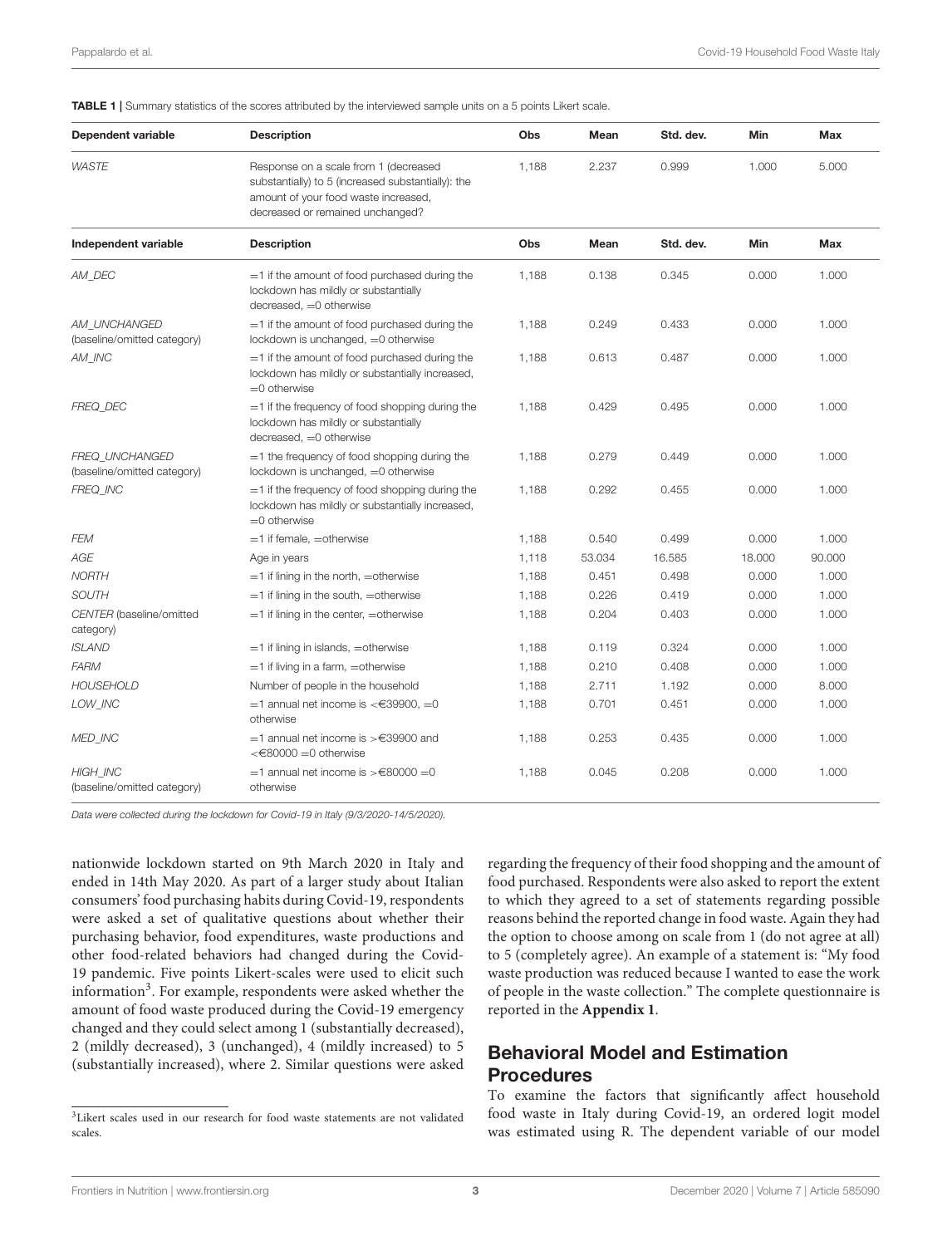| Covid-19 Household Food Waste Italy<br>Pappalardo et al. |  |
|----------------------------------------------------------|--|
|----------------------------------------------------------|--|

<span id="page-4-1"></span>

| <b>TABLE 2</b> Socio-demographic characteristics of the interviewed samples |  |
|-----------------------------------------------------------------------------|--|
| $(1.188$ obs).                                                              |  |

| Variable                                | Mean  |
|-----------------------------------------|-------|
| Gender (%)                              |       |
| Female                                  | 54.0  |
| Male                                    | 46.0  |
| Age                                     |       |
| Years                                   | 53.03 |
| Household (members)                     |       |
| <b>Members</b>                          | 2.76  |
| Income $(\%)$                           |       |
| Low income                              | 70.7  |
| Med income                              | 25.3  |
| Hig income                              | 4.0   |
| Which part of Italy do you live in? (%) |       |
| - South                                 | 22.6  |
| - North                                 | 45.1  |
| - Center                                | 20.4  |
| - Islands                               | 11.9  |

*Data were collected during the lockdown for Covid-19 in Italy (9/3/2020-14/5/2020).*

(WASTE) indicated whether participants' food waste production had changed during the pandemic. We used an ordered logit model given the ordered nature of the Likert scale used to measure this variable. The ordered logit model assumes that the coefficients that describe the relationship between all pairs of groups is the same and hence we have only one coefficient associated with each variable (i.e., proportional odds assumption or the parallel regression assumption). This is one of the assumptions that differentiates the ordered logit model from a multinomial logit model. A Brant test can be used to test whether this assumption is satisfied or not. The set of independent variables included in the model is described in **[Table 1](#page-3-1)**. [4](#page-4-0)

### RESULTS

Summary statistics of the participants are shown in **[Table 2](#page-4-1)**. The average age of the subjects is 53.03 years. Most of the subjects in the sample are female (54%). The average household size is 2.7 and the yearly average household income of the sample is  $<$   $\in$  39,900 Euros.

About 33 and 16% of the sample reported that the amount of produced food waste decreased substantially and decreased mildly, respectively, during the lockdown. About 45% declared that it was unchanged, while only 5 and 1% indicated that their food waste increased mildly and substantially, respectively.

The relationships between the variable WASTE and the variables indicating the amount of food purchased (AM\_DEC, AM\_UNCHANGED, AM\_INC) and frequency of food shopping (FREQ\_DEC, FREQ\_UNCHANGED, FREQ\_INC) are graphically presented in **[Figures 1](#page-5-0)**, **[2](#page-5-1)**, respectively. The amount of food wasted has generally decreased even in cases where the amount of food purchased and the frequency of purchases has increased. There has also been an increase in food waste in cases where the amount of food purchased and to a greater extent the frequency of purchases has increased. In the latter case, the increase in food waste associated with the increase in the frequency of food purchased, could be due to the type of food purchased such as fresh products with a shorter shelf life. However, this result deserves further investigation.

Results from the estimation of the ordered logit model are reported in **[Table 3](#page-6-0)**. A discussion of results is provided in terms of proportional odds ratios. For easier interpretation of the estimation results, odds ratios were obtained from the ordered logit coefficients. The odds ratios related to the variables  $AM\_DEC$  (0.585,  $p < 0.01$ ) and FREQ\_DEC (0.718,  $p < 0.05$ ) are statistically significant. This result suggests that respondents (i.e., main household food purchasers) who reduced the amount of purchased food (AM\_DEC) and frequency of food shopping (FREQ\_DEC) are less likely to substantially increase food waste during the Covid-19 emergency, with respect to those respondents who did not change the amount of purchased food and frequency of food shopping during the same period. It appears logical that consumers who reduced the amount of purchased food and the frequency of food shopping are less likely to increase their food waste.

Similarly, the odds ratio associated with the variables AM\_HIGH (0.654,  $p < 0.01$ ) and FREQ\_HIGH (0.677,  $p <$ 0.05) are statistically significant, indicating that respondents who increased the amount of purchased food and frequency of food shopping are less likely to report a substantial increase in their production of food waste during the Covid-19 emergency (with respect to those respondent who did not change the amount of purchased food and frequency of food shopping during the same period). While this finding may be counterintuitive as we would expect a positive relationship, it can be explained by changes in the food basket. **[Table 4](#page-7-0)** shows that respondents who increased the amount of purchased food and frequency of food shopping during the Covid-19 emergency increased their purchases of food with longer shelf-life such as pasta, rice, frozen and canned food, compared to consumers who decreased the amount of purchased food and frequency of food shopping during the pandemic.

Respondents' geographical location (i.e., region of the country) is also a significant factor in the likelihood of food waste increase during Covid-19. Reported changes in the production of food waste during the pandemic were equal among the Northern part of the country (NORTH), the Central part (CENTER) and the main islands (ISLANDS) (i.e., Sardinia and Sicily), while respondents from the Southern regions (SOUTH) were less likely to report an increase in their food waste production during the Covid-19 emergency with respect to the respondents from Central Italy (CENTER). This is indicated by the statistically significant odds ratio which is equal to 0.704 ( $p < 0.05$ ).

These results may be driven by different forces. First, before the pandemic, residents in Central Italy reported producing more food waste than other regions. Annual urban waste production per-capita was 548, 517 and 449 Kg in Central, Northern and Southern Italy, respectively, in 2018 [\(24\)](#page-9-23). Second, the Northern

<span id="page-4-0"></span><sup>4</sup>Other variables were not included because of multi-collinearity issues.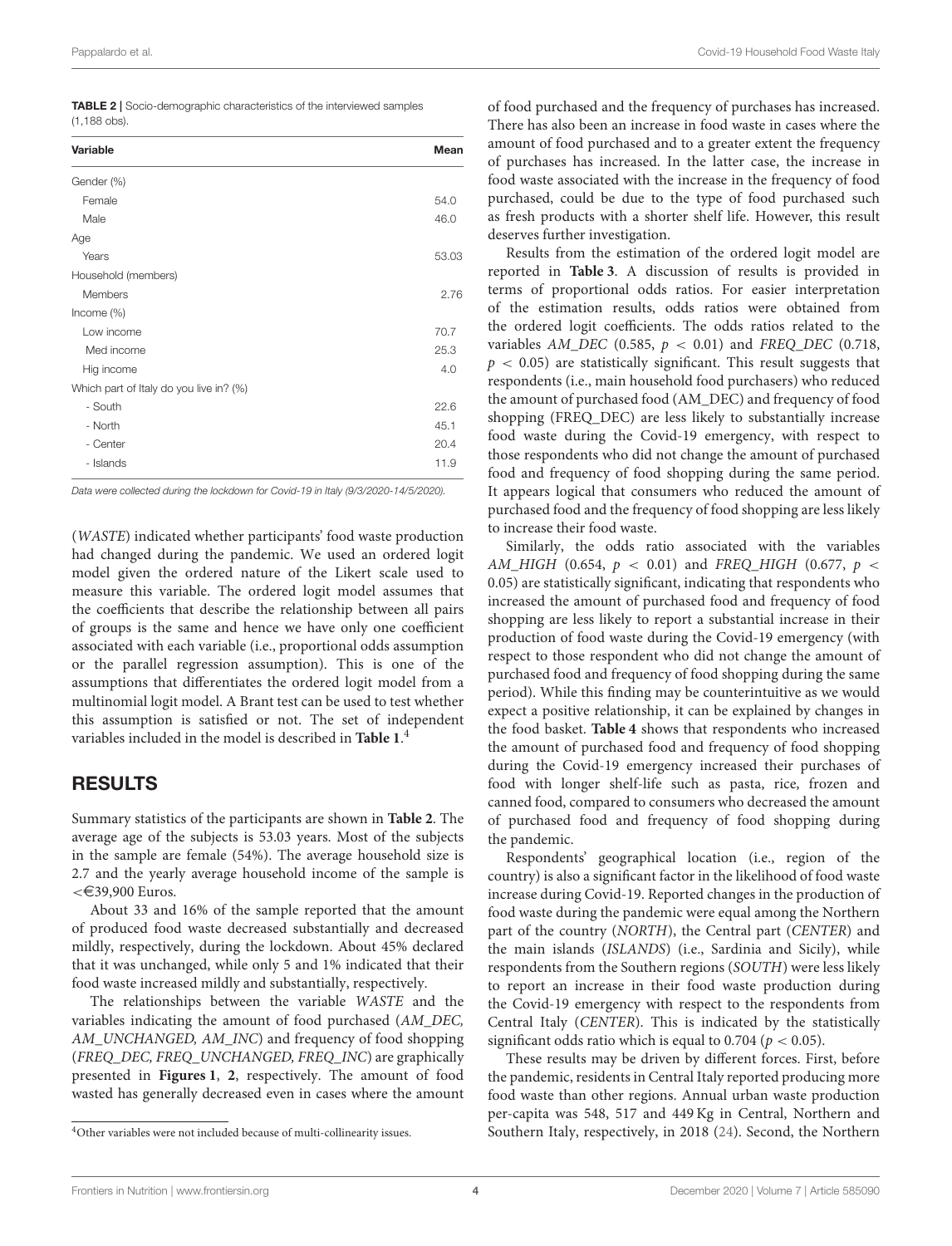

<span id="page-5-0"></span>FIGURE 1 | Relationships between food waste changes and amount of purchased food during the lockdown for COVID-19 in Italy. 1 = food waste substantially decreased, 2 = food waste mildly decreased, 3 = food waste unchanged, 4 = food waste mildly increased, 5 = food waste substantially decreased.



<span id="page-5-1"></span>regions were affected the most by the pandemic (∼190,000 total cases),[5](#page-5-2) followed by the Central regions (∼30,000 total cases), while the least impacted areas were the Southern regions (∼11,500 total cases) and the islands (∼4,800 total cases) [\(25\)](#page-9-24). These numbers suggest that the Southern regions were producing

<span id="page-5-2"></span> ${\rm ^5Total}$  cases are the number of deaths, positives and recovered.

lower amounts of waste even before the pandemic and they were the least impacted by the Covid-19 emergency.[6](#page-5-3)

<span id="page-5-3"></span> $^6\!$  The resiliency of waste management systems is very heterogeneous across regions. For example, the rate of recycling of urban waste in the South is approximately 20 percentage points lower than in the North. However, this discussion is beyond the scope of this paper since we focus on food waste production rather than food waste management in this paper.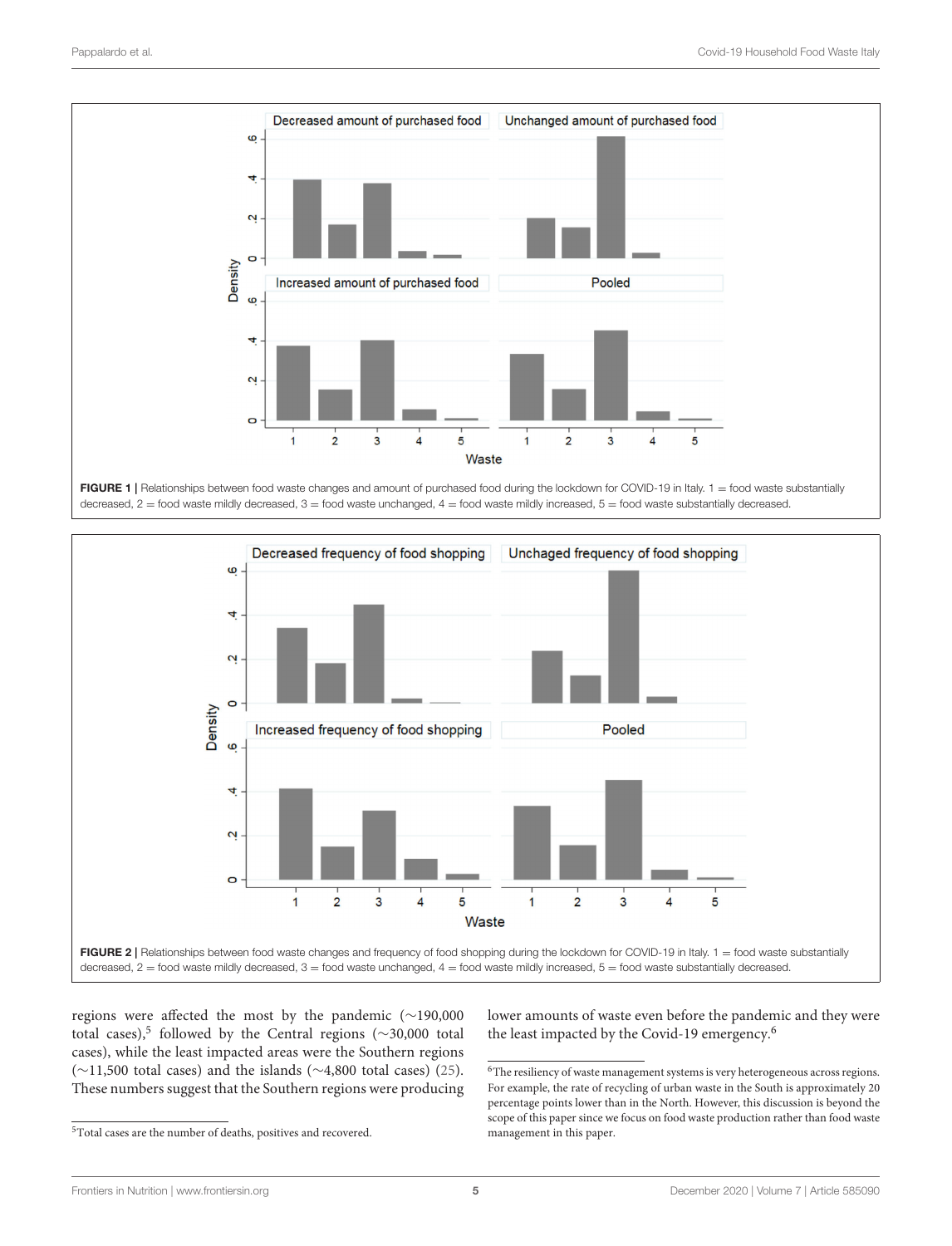<span id="page-6-0"></span>

| Dep. var.: WASTE      | <b>Coefficients</b> | <b>Odds ratios</b> | Robust std. err. |
|-----------------------|---------------------|--------------------|------------------|
| AM_DEC                | $-0.536***$         | $0.585***$         | 0.189            |
| AM_INC                | $-0.424***$         | $0.654***$         | 0.136            |
| FREQ_DEC              | $-0.331**$          | $0.718**$          | 0.135            |
| FREQ_INC              | $-0.390**$          | $0.677**$          | 0.172            |
| female                | $-0.083$            | 0.921              | 0.109            |
| age                   | $-0.004$            | 0.996              | 0.004            |
| south                 | $-0.350**$          | $0.881**$          | 0.152            |
| north                 | $-0.126$            | 0.704              | 0.146            |
| island                | $-0.080$            | 0.923              | 0.210            |
| household             | $-0.089*$           | 0.915              | 0.054            |
| low_inc               | $-0.545*$           | $0.579*$           | 0.328            |
| med_inc               | $-0.254$            | 0.775              | 0.366            |
| /cut1                 | $-2.382$            |                    | 0.466            |
| /cut2                 | $-1.700$            |                    | 0.464            |
| /cut3                 | 1.244               |                    | 0.473            |
| /cut4                 | 3.065               |                    | 0.553            |
| Log Pseudo likelihood | $-1,401.956$        |                    |                  |
| Observation           | 1,188               |                    |                  |

\**p* < *0.10,* \*\**p* < *0.05,* \*\*\**p* < *0.01.*

*<sup>a</sup>Robust standard error in brackets.*

*Data were collected during the lockdown for Covid-19 in Italy (9/3/2020-14/5/2020).*

The odds ratios of the variables HOUSEHOLD and LOW\_INC are statistically significant (0.915 and 580, respectively) ( $p \le$ 0.10), suggesting that an increase in the number of people in the household decreases the likelihood of reporting a substantial increase in food waste production during the Covid-19 emergency. Similarly, decreasing income also decreases the probability that food waste increases. In fact, our results indicate that low income respondents are less likely to report a substantial increase in food waste production during the lockdown than wealthier respondents (MED\_INC and HIGH\_INC). This result implies that tight budget constraints are associated with lower food waste. However, differences in food waste production that we found between low and high income households are not due to any of the motivational drivers investigated in the survey (**[Table 5](#page-7-1)**). It may be due to other factors, for example, low income people have more awareness about food waste. This appears consistent with behavior exhibited during the economic crisis situation caused by the lockdown where the tendency of people, especially those on low incomes, is to reduce food waste and consume everything that has been purchased.[7](#page-6-1)

For this paper, we also performed a qualitative analysis of additional motivational factors of changes in food waste production. Respondents who reported that they mildly or substantially decreased their food waste production during the lockdown were asked to indicate their agreement with a set of statements. Each statement reflects a reason for such decrease and respondents could add and rate additional motivating factors. An equivalent procedure was used for respondents who reported that they mildly or substantially increased their waste production during the lockdown, while respondents who reported an unchanged food waste production were not exposed to any follow-up question. The percentage of respondents who mildly (score  $= 4$ ) and completely agreed (score  $= 5$ ) to each statement is reported in **[Table 6](#page-7-2)**.

The results suggest that the main factor driving the decrease in food waste production is a general concern regarding the impact that the pandemic could have on the waste management system ( $\approx$ 91%), followed by an increase in the purchasing of less perishable food ( $\approx$ 64%) e.g., pasta or canned food, and an intention not to add pressure to the whole waste management system ( $\approx$ 61%). Only 53% of the sample reported a specific intention to ease the work of waste collectors. Some respondents [\(12\)](#page-9-11) suggested that they were sensitive to the problem even before the pandemic, while others stated that a reduction in food waste production is related to changes in their dietary and cooking habits as well as having more time to organize the cooking. Some stated financial constraints as a reason for a decrease in food waste production (**[Table 7](#page-7-3)**).

Only a small percentage of our sample (65 respondents, 5.5% of whole sample) indicated that their food waste increased during the pandemic (**[Table 8](#page-8-1)**). About 74% of these respondents increased food waste production because of increased amount of food stock, followed by buying food which is easier to store (≈68%), and increasing the amount of food purchased (≈66%). About 62% reported that the increase in food waste production was caused by the increased amount of food they cooked. These results suggest that the increase in food waste, for the relatively small percentage of respondents in our sample, was likely due to stockpiling or panic buying phenomena that have driven consumers to buy more food than they needed. In fact, participants stated that they had increased food waste due to an increase in food purchases and food inventory at home, which therefore exceeded their real needs.

### **DISCUSSION**

The Covid-19 pandemic has played a significant role in changing the behavior of Italian consumers and in particular in their buying and eating habits. Our findings indicate that Italian consumers have increased the amount of food purchases during the Covid-19 lockdown when people's movements were severely restricted by the government to prevent the risk of contagion. This increase was influenced by the fear of disruptions of the food supply chain and the risk of being infected when going outside of home. We hypothesized that the increased amount of food purchases would increase the amount of food waste, but the results of our survey show that during the pandemic, the amount of food waste by Italian consumers actually decreased during Covid-19, at least during the period our survey was conducted. In other words, the increase in food purchases during the pandemic did not generally lead to an increase in food waste.

The decrease in food waste is related to the types of food purchased during the pandemic, which have been more directed

<span id="page-6-1"></span><sup>7</sup>A Brant test failed to reject the proportional odds assumption assumed by ordered logit models ( $\chi^2 = -3175.76$ )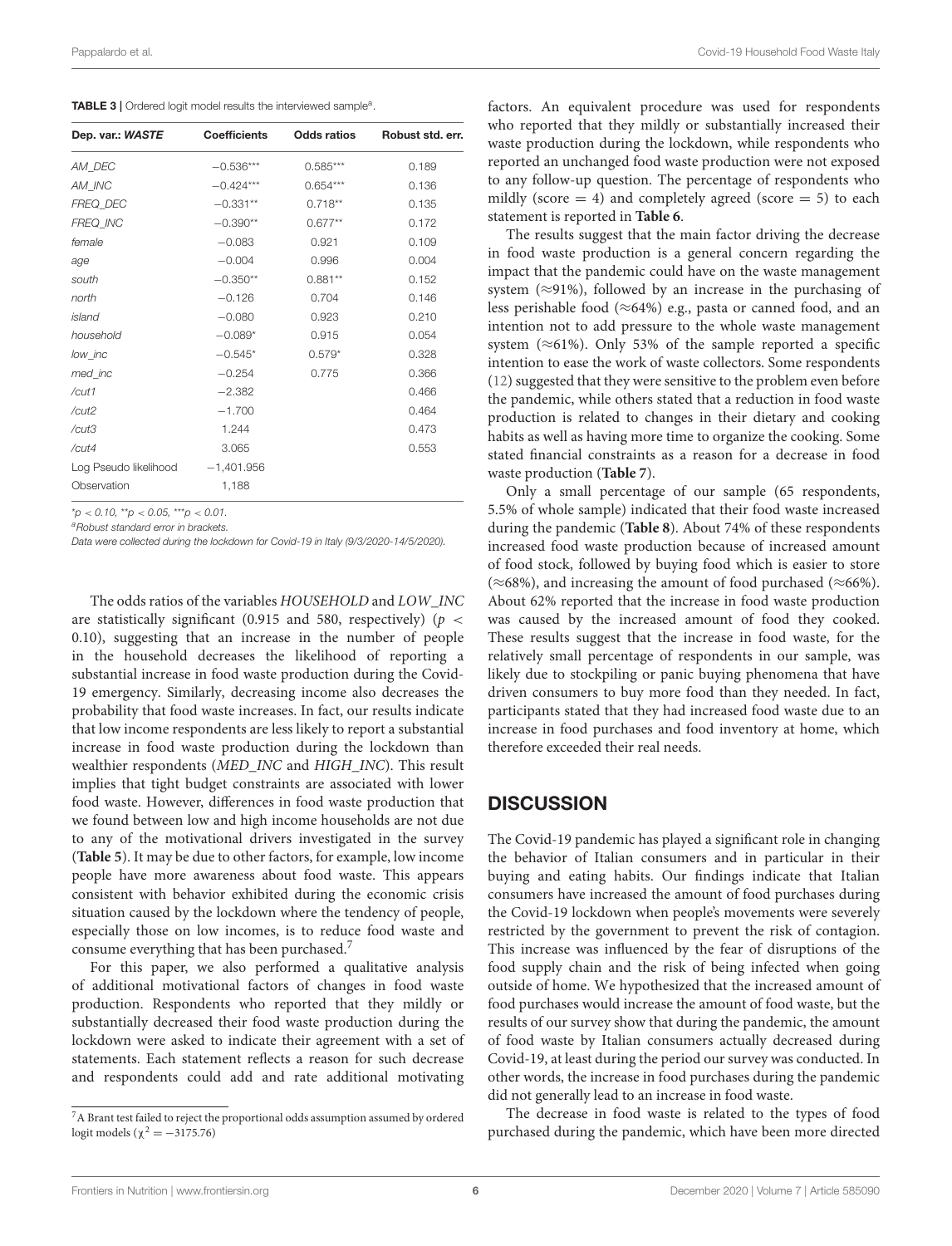<span id="page-7-0"></span>TABLE 4 | Summary statistics of scores for storage food during the lockdown for Covid-19 on a 5 points Likert scale.

| Variable        | Obs | Mean  | Std. dev. | Min   | Max   | Obs             | Mean  | Std. dev. | Min   | Max   |
|-----------------|-----|-------|-----------|-------|-------|-----------------|-------|-----------|-------|-------|
| AM_DEC          |     |       |           |       |       | AM INC          |       |           |       |       |
| pasta           | 164 | 2.756 | 1.022     | 1.000 | 5.000 | 728             | 3.736 | 0.772     | 1.000 | 5.000 |
| rice            | 164 | 2.646 | 0.884     | 1.000 | 5.000 | 728             | 3.444 | 0.771     | 1.000 | 5.000 |
| frozen          | 164 | 2.878 | 1.192     | 1.000 | 5.000 | 728             | 3.632 | 0.961     | 1.000 | 5.000 |
| canned          | 164 | 2.909 | 1.061     | 1.000 | 5.000 | 728             | 3.549 | 0.959     | 1.000 | 5.000 |
| <b>FREQ DEC</b> |     |       |           |       |       | <b>FREQ INC</b> |       |           |       |       |
| Variable        | Obs | Mean  | Std. dev. | Min   | Max   | Obs             | Mean  | Std. dev. | Min   | Max   |
| pasta           | 510 | 3.316 | 0.940     | 1.000 | 5.000 | 347             | 3.899 | 0.752     | 1.000 | 5.000 |
| rice            | 510 | 3.102 | 0.823     | 1.000 | 5.000 | 347             | 3.611 | 0.798     | 1.000 | 5.000 |
| frozen          | 510 | 3.327 | 1.036     | 1.000 | 5.000 | 347             | 3.775 | 0.968     | 1.000 | 5.000 |
| canned          | 510 | 3.324 | 0.967     | 1.000 | 5.000 | 347             | 3.608 | 1.024     | 1.000 | 5.000 |

*Data were collected during the lockdown for Covid-19 in Italy (9/3/2020-14/5/202).*

<span id="page-7-1"></span>TABLE 5 | Motivations for food waste reduction between "low income" vs. "high income" reducers.

| <b>Statement</b>                                                  | Level of income <sup>a</sup> |         | <b>Fisher test</b> |       |       |       |      |
|-------------------------------------------------------------------|------------------------------|---------|--------------------|-------|-------|-------|------|
|                                                                   |                              |         | $\mathbf{2}$       | 3     | 4     | 5     |      |
| I want to ease the work of people in<br>the waste collection      | High income                  | 8.3%    | 12.5%              | 16.7% | 12.5% | 50.0% | 0.46 |
|                                                                   | Low income                   | 12.0%   | 8.2%               | 26.2% | 19.5% | 34.1% |      |
| I do not want to add pressure to the<br>food management system    | High income                  | 8.3%    | 8.3%               | 29.2% | 8.3%  | 45.8% | 0.37 |
|                                                                   | Low income                   | 7.5%    | 7.0%               | 24.0% | 24.8% | 36.8% |      |
| I pay more attention because we live<br>in a period of emergency. | High income                  | 4.2%    | 4.2%               | 4.2%  | 8.3%  | 79.2% | 0.25 |
|                                                                   | Low income                   | $2.2\%$ | 1.0%               | 6.3%  | 18.0% | 72.6% |      |
| I buy less easily perishable food like<br>salads or fruit.        | High income                  | 8.3%    | $0.0\%$            | 16.7% | 33.3% | 41.7% | 0.48 |
|                                                                   | Low income                   | 5.0%    | 7.9%               | 22.1% | 25.0% | 39.9% |      |

*Data were collected during the lockdown for Covid-19 in Italy (9/3/2020-14/5/2020). <sup>a</sup>Total 24 respondents with "high income" and 416 respondents with "low income". <sup>b</sup>Score 1* = *I do not agree at all; Score 5* = *I completely agree.*

<span id="page-7-2"></span>TABLE 6 | Motivation of decrease in food waste production during the lockdown for Covid-19.

| <b>Statement</b>                                             | Percentage of<br>agreement <sup>a</sup> |
|--------------------------------------------------------------|-----------------------------------------|
| I want to ease the work of waste collectors                  | 52.99%                                  |
| I do not want to put pressure on the waste management system | 61.36%                                  |
| I try to be careful because of COVID-19                      | 90.94%                                  |
| I buy less perishable food                                   | 63.59%                                  |

*Data were collected during the lockdown for Covid-19 in Italy (9/3/2020-14/5/2020). <sup>a</sup>Total 585 respondents who decreased food waste production. Percentages refer to respondents who mildly (score* = *4) and completely agreed (score* = *5) to each statement.*

toward non-perishable products such as canned and frozen food, pasta and rice. It is possible that consumers' risk aversion has caused not only a greater attention to food consumption

<span id="page-7-3"></span>TABLE 7 | Additional reported motivating factors driving the decrease in food waste production.

| <b>Additional statement</b>                     | <b>Number of respondents</b> |
|-------------------------------------------------|------------------------------|
| I used to recycle even before the pandemic      | 12                           |
| I changed my cooking style and use of leftovers | 6                            |
| I have more time to dedicate to cooking         | 4                            |
| I change my diet during the pandemic            | 6                            |
| Financial constraints                           | 4                            |

*Data were collected during the lockdown for Covid-19 in Italy (9/3/2020-14/5/2020).*

habits but also a shift in consumers' purchasing habits that resulted in a decrease in household food waste. Interestingly, our results also suggest that the decrease in food waste was driven by the general concern about the impact the pandemic could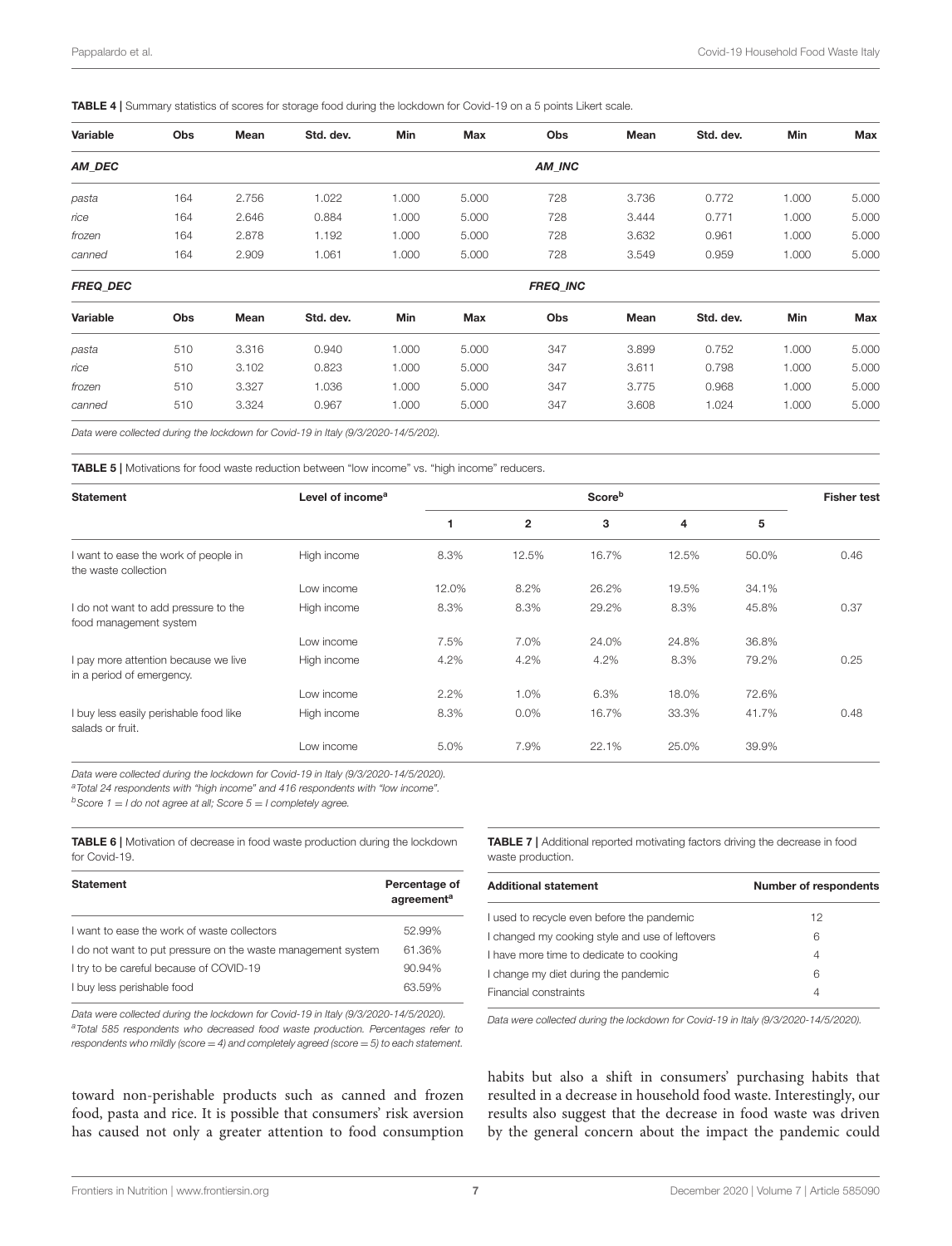<span id="page-8-1"></span>TABLE 8 | Motivation of increase in food waste production during the lockdown for Covid-19.

| <b>Statement</b>                         | Percentage of agreement <sup>a</sup> |
|------------------------------------------|--------------------------------------|
| The amount of food I buy has increased   | 66.15%                               |
| The amount of food I cook has increased  | 61.54%                               |
| The amount of food I stock has increased | 73.85%                               |
| I buy food that is easier to store       | 67.69%                               |
|                                          |                                      |

*Data were collected during the lockdown for Covid-19 in Italy (9/3/2020-14/5/2020). <sup>a</sup>Total 65 respondents who increased food waste production.*

have on the waste management system, and a tendency not to add pressure to the waste management system. If this result persists in the medium and long term, it could have important implications since reducing pressure on waste management systems could mean lowering food bills for households and disposal costs for restaurants, processors and farmers. However, future studies should examine this issue further and also in other geographical contexts.

An interesting result is related to the number of children in the household. Our study shows that in large families, food waste decreased during the lockdown, probably due to the fact that bigger households can better facilitate the re-use of leftovers [\(26\)](#page-9-25). Moreover, this result could be driven by the fact that especially during the lockdown, the household food preparer has more time to organize and do the cooking as reported by a number of respondents in our survey.

Only a small percentage of our respondents indicated an increase in food waste due to increased food purchases and food stocks at home. This result is probably due to fears of supply chain disruptions that led to "panic buying" behaviors [\(20\)](#page-9-19). It could also be due to a greater amount of fresh food purchases (e.g., fruit and vegetables) which increases the probability of producing food waste. This aspect should be explored further in future studies. However, our results suggest that the increase in food waste was a marginal phenomenon in Italy during the lockdown likely due to an increase in consumer awareness to make better use of available food supplies. It is then possible that reassurances from governments and the food industry about the resiliency of the food supply chain can further reduce the likelihood of panic buying and the amount of household food waste production.

Some limitations of our study should be highlighted such as the fact that our results are based on stated, not revealed behavior. Moreover, even if during the lockdown there were no significant interruptions in the food supply chain in Italy, our research cannot take into account changes in household food waste due to the closure of restaurants and other take-away food outlets. Furthermore, our results should be interpreted with some caution as food purchases with a longer shelf life do not necessarily imply a reduction in waste. In fact, non-perishable products are produced with a greater degree of processing and therefore it is possible that food waste is simply moved from one phase of the chain to another.

### **CONCLUSIONS**

Our study general shows that the amount of household food waste decreased in Italy during the Covid-19 lockdown despite an increase in the amount of food purchases. This result could suggest that the emergency period experienced in Italy during the lockdown increased awareness among the population to avoid or at least reduce food waste that has significant economic and environmental implications.

In conclusion, the Covid-19 pandemic is having significant impact on people's daily habits and economic activities. Interestingly, however, if there is a silver lining from an environmental perspective related to household food waste, it is that the pandemic has reduced the amount of food waste for a vast majority of households, at least in the Italian context. Our study is one of the first to examine food waste during Covid-19 pandemic, but more work is needed to fully understand food waste at the household level during emergency periods.

However, other aspects could be explored in future studies such as the trend of food waste during emergency periods among different socio-demographic groups i.e., young people vs. elderly, low income vs. high income, low education vs. high education, etc. Future research is also needed to assess whether the impact we found on food waste will persist in the longer term after Covid-19; i.e., whether it is actually transformational in nature. It would also be good to replicate our study in other countries to test the robustness of our findings.

### DATA AVAILABILITY STATEMENT

The raw data supporting the conclusions of this article will be made available by the authors, without undue reservation.

### ETHICS STATEMENT

The studies involving human participants were reviewed and approved by Institutional Review Board (IRB) at the University of Arkansas – Fayetteville (USA). Written informed consent for participation was not required for this study in accordance with the national legislation and the institutional requirements.

### AUTHOR CONTRIBUTIONS

SC and WY performed the computations. All authors conceived the presented idea, the analytical methods, discussed the results, and contributed to the final manuscript.

### SUPPLEMENTARY MATERIAL

<span id="page-8-0"></span>The Supplementary Material for this article can be found [online at: https://www.frontiersin.org/articles/10.3389/fnut.2020.](https://www.frontiersin.org/articles/10.3389/fnut.2020.585090/full#supplementary-material) 585090/full#supplementary-material